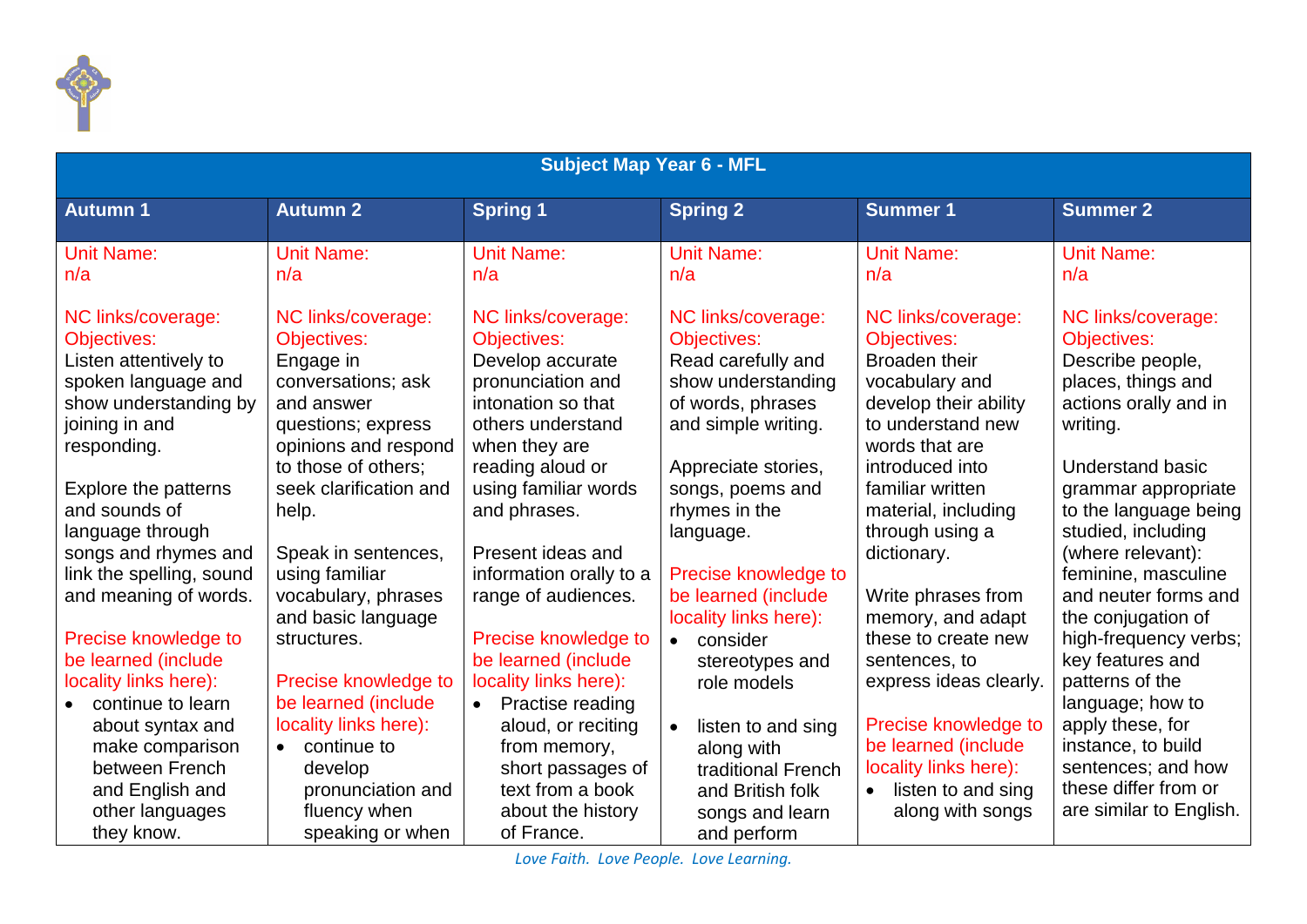

|                           | reading aloud,            |                                 | French folk            | by the popular          | Precise knowledge to          |
|---------------------------|---------------------------|---------------------------------|------------------------|-------------------------|-------------------------------|
| can follow a              | and continue to           | Continue to listen<br>$\bullet$ | dances                 | singer Henri Dès        | be learned (include           |
| strategic approach        | apply knowledge           | to stories and to               |                        |                         | locality links here):         |
| to                        | of liaison and            | join in reading                 | <b>Prior Learning:</b> | become familiar         | become familiar               |
| phoneme/grapheme          | elision                   | aloud, and                      | Year 5 Spring 2        | with the works of       | with the town of              |
| work and have             |                           | become familiar                 |                        | the painters            | Vichy and the                 |
| regular practice in       | use speaking<br>$\bullet$ | with stories                    | <b>Suitable</b>        | <b>Toulouse Lautrec</b> | surrounding                   |
| developing reading        | frames and                | known and loved                 | visits/Visitors/       | and Magritte and        | volcanic region in            |
| skills by using either    | writing frames to         | by French                       | <b>Experiences:</b>    | the music of the        | France by                     |
| Le Manuel                 | create simple and         | children                        |                        | composer Chopin         | regularly looking             |
| Phonique or               | more complex              |                                 | Suitable texts:        |                         | at photographs on             |
| Methode                   | spoken and                | <b>Prior Learning:</b>          | La Jolie Ronde         | <b>Prior Learning:</b>  | PowerPoint                    |
| d'apprendre à lire        | written sentences,        | Year 5 Spring 1                 | Scheme of Work.        | Year 5 Summer 1         | slides, and using             |
| Pas a Pas. The            | e.g.                      |                                 |                        |                         | webcams to make               |
| <b>PowerPoint slides</b>  |                           | <b>Suitable</b>                 | Suitable resources:    | <b>Suitable</b>         | virtual visits                |
| that are an integral      | Aujourd'hui je vais       | visits/Visitors/                | Lesson plans from La   | visits/Visitors/        |                               |
| part of the scheme        | nager dans la             | <b>Experiences:</b>             | Jolie Ronde Scheme     | <b>Experiences:</b>     | practise regular<br>$\bullet$ |
| of work model the         | piscine                   | Create our own                  | of Work.               | Imitate a French        | physical fitness              |
| phonemes and              |                           | English version a folk          |                        | gallery. Hold an art    | routines listening            |
| show the                  | Hier j'ai entendu un      | tale set in France.             | <b>National/Global</b> | exhibition to parents   | to music such as              |
| graphemes.                | petit loup gris qui       | Cross curricular                | Links:                 | and or other classes    | France Gall.                  |
|                           | chantait dan la forêt.    | writing opportunity.            | Year Spring 2          | in school.              |                               |
| <b>Prior Learning:</b>    |                           |                                 |                        |                         | <b>Prior Learning:</b>        |
| Year 5 Autumn 1           | <b>Prior Learning:</b>    | Suitable texts:                 | <b>Christian</b>       | Suitable texts:         | Year 5 Summer 2               |
|                           | Year 5 Autumn 2           | La Jolie Ronde                  | Value/SMSC link:       | La Jolie Ronde          |                               |
| Suitable Visits/Visitors/ |                           | Scheme of Work.                 | Year 5 Spring 2        | Scheme of Work.         | <b>Suitable</b>               |
| <b>Experiences:</b>       | <b>Suitable</b>           |                                 |                        |                         | visits/Visitors/              |
|                           | visits/Visitors/          | Suitable resources:             |                        | Suitable resources:     | <b>Experiences:</b>           |
| Suitable texts:           | <b>Experiences:</b>       | Lesson plans from La            |                        | Lesson plans from La    | Create a profile of a         |
| La Jolie Ronde            |                           | Jolie Ronde Scheme              |                        | Jolie Ronde Scheme      | French village of their       |
| Scheme of Work.           | Suitable texts:           | of Work.                        |                        | of Work.                | choice based on their         |
|                           |                           |                                 |                        |                         | re-visit of Vichy.            |